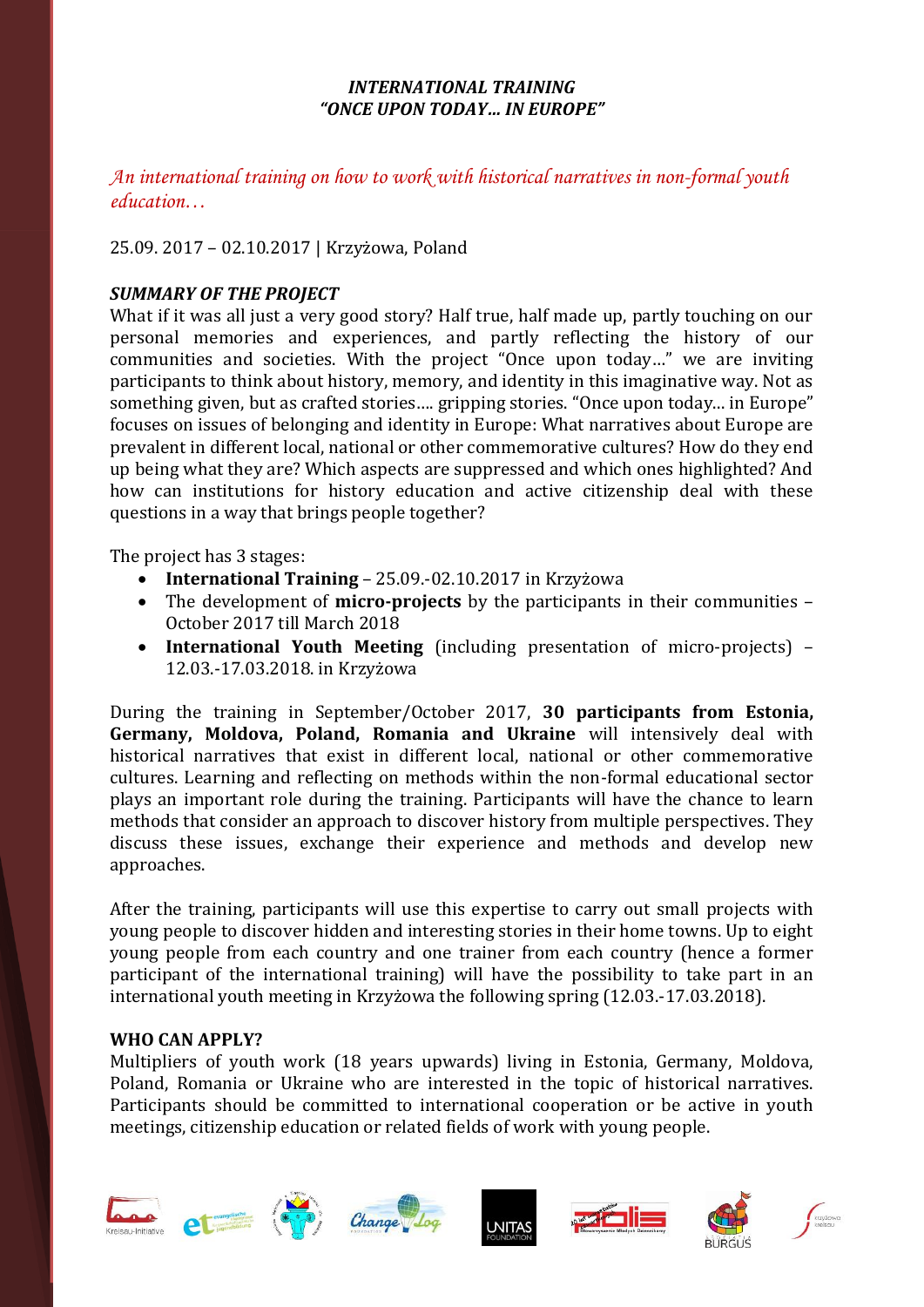The training is part of a three-step project. Participants of the training are invited to carry out small projects on history with young people in their home cities over the winter. One participant from each country will have the chance to return to Krzyżowa with up to eight young people for the international youth meeting taking place from 12.03.-17.03.2018. It is not obligatory to take part in the international youth meeting, but applicants with tangible ideas for carrying out projects will be given special consideration.

Since the training is going to be held in English, a high level of English is required. **Please apply individually by August 13th 2017** (please see application information below).

### **CONTENT & PROGRAMME**

"Once upon a time…" – this is how fairy tales start. These words sound as familiar to most people as fairy tales have been passed on from generation to generation, told and retold. When people talk about history, memory and identity, something very similar happens. They constantly tell a story about themselves, the communities and states they live in. These so called narratives help people make sense of reality and they are made up of diverse facts, myths, official commemoration and personal memories. Like any other story, they are constantly shaped and reshaped through communication and reflect the values, interpretations and political objectives of the communities and people who share it. Thus, any narrative could start like a tale in present: "Once upon today… in Europe."

During the meeting youth workers will work on the linking points between their own biographies and the history of the countries they live in. The project encourages participants to reflect about different narratives considering the background of their individual identities, biographies, experiences and memories. It is the project's goal to initiate a transnational dialogue and allow for a deeper understanding of perceptions and interpretations of past and future in different countries. Additionally the exchange encourages to become clearer about questions of belonging in European societies that are shaped by diversity as well as to develop understanding and tolerance among people with different national, ethnical and religious backgrounds. Therefore, it will also be important to address so called blank spaces in the collective memory, e.g. stories that are not told or not heard.

As participants come from different communities, countries and professional backgrounds, they will exchange their experiences in the field, try new methods and develop new approaches for their educational work with young people. Those methods and selected results of the workshops will be shared on an internet blog and regularly be renewed.

### **ITEMS ON THE AGENDA**

Find a preliminary agenda attached. For more information visit: [www.once-upon-today.org](file:///C:/Users/Kreisau-Initiative-2/AppData/Local/Temp/www.once-upon-today.org)

### *PROJECT VENUE*

The international training is going to take place in the International Youth Meeting Center Krzyżowa in Poland. Krzyżowa/Kreisau is a historical site. During World War II it was the meeting place of the Kreisau Circle, an important resistance group against the Nazi regime. Nowadays, the aim of Krzyżowa is supporting peaceful and tolerant